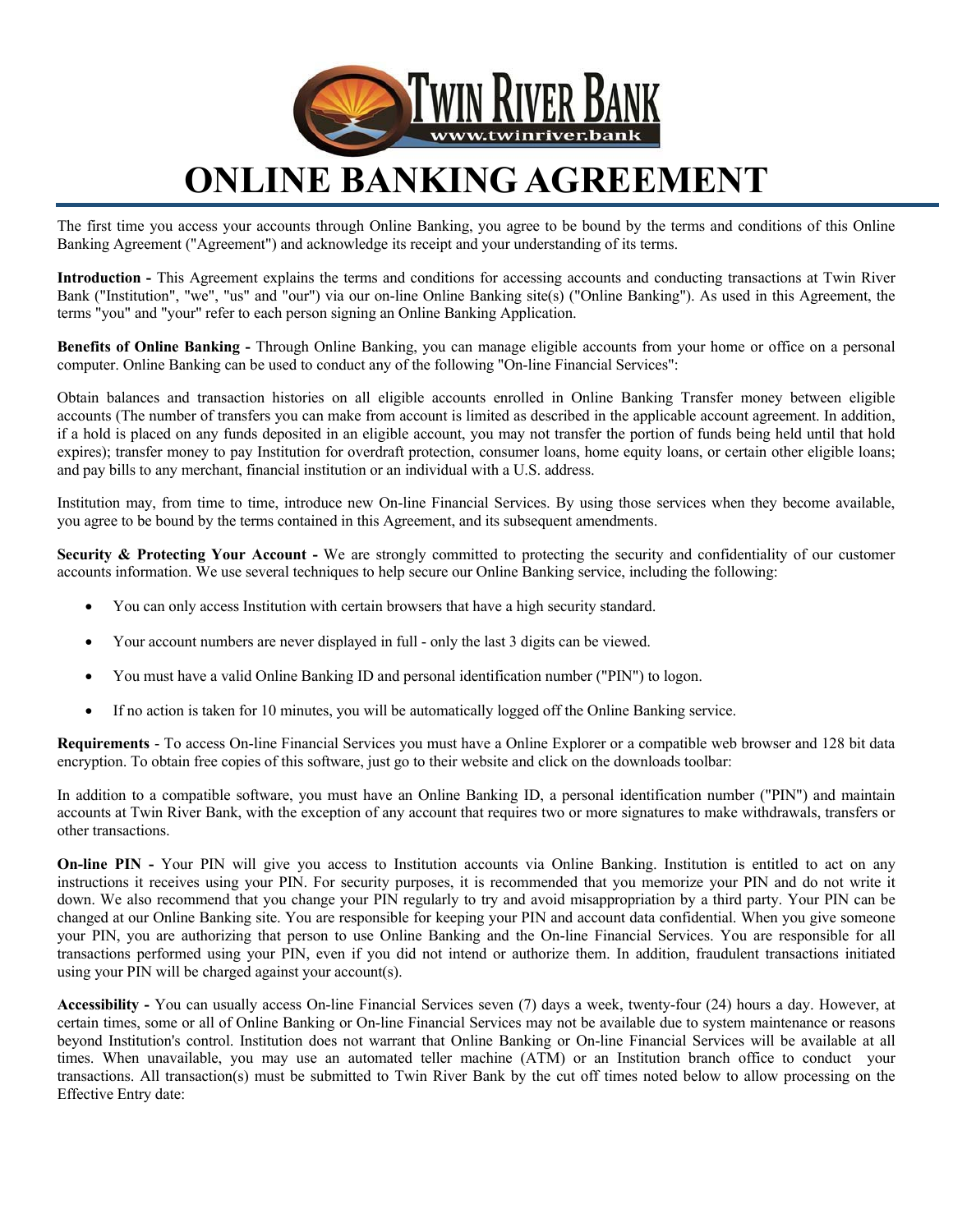|                                                                                                     | <b>Cut Off Time</b> |                             |  |  |
|-----------------------------------------------------------------------------------------------------|---------------------|-----------------------------|--|--|
| E-mail Messages                                                                                     | $4:00$ PM PST       | SAME banking day processing |  |  |
| <b>Stop Payments</b>                                                                                | $4:00$ PM PST       | SAME banking day processing |  |  |
| Internal Account Transfers                                                                          | 5:30 PM PST         | SAME banking day processing |  |  |
| Wire Transfers                                                                                      | $12:00$ Noon PST    | SAME banking day processing |  |  |
| Transactions done after the cut off times above will be processed with the next banking day's work. |                     |                             |  |  |

**Cut Off Time**

ACH 4:00 PM PST NEXT banking day processing ACH Payments need to be submitted the prior banking day to have an effective date of the next banking day. EXAMPLE: ACH submitted on Tuesday will have an effective date of Wednesday (or later if you use a later effective date).

Twin River Bank banking days include all days except Saturdays and Sundays and the following standard holidays that are observed by Federal Reserve Bank in San Francisco:

| New Year's Day             | Juneteenth National Independence Day | Veterans Day     |
|----------------------------|--------------------------------------|------------------|
| Martin Luther King Jr. Day | Independence Day                     | Thanksgiving Day |
| Presidents Day             | Labor Dav                            | Christmas Day    |
| Memorial Dav               | Columbus Day                         |                  |

**Restrictions** - You may not appropriate any information or material that violates any copyright, trademark or other proprietary or intellectual property rights of any person or entity while using the Online Banking or On-line Financial Services. You may not gain, or attempt to gain, access to any Online Banking and/or On-line Financial Service server, network or data not specifically permitted to you by Institution or its suppliers, and you must not include any obscene, libelous, scandalous or defamatory content in any communications with Institution or its suppliers.

**Bill Payment Service.** The Bill Payment service allows you to schedule bill payments through Online Banking. Institution does not provide the service directly. Instead, you entered into an agreement with a bill payment provider to provide the bill payment services to directly to you. Subject to any regulatory or Institution-imposed limitations on usage, you can arrange, at your option, for the payment of your current, future and recurring bills from a checking account or a money market checking account. There is no limit to the number of payments that may be authorized and you may pay any merchant or individual approved by the bill payment provider. While payments are initiated by you electronically, they are ultimately paid via an automated clearinghouse (ACH) network or by a paper check. Payments delivered over an ACH network are governed by the rules and performance standards of that network.

By furnishing the names of your payees/merchants and their addresses, you authorize the bill payment provider to follow the payment instructions you provide for those payees/merchants. When payment instructions are received, funds will be remitted from the selected account, to the appropriate payee on your behalf on the day that you request ("Payment Date"). However, there is no obligation to make requested payments unless your account and/or overdraft protection plan has sufficient funds or credit availability to pay the bill as of the Payment Date. Funds for bill payments will be withdrawn from your account on the applicable Payment Date.

Institution and its Bill Payment provider reserve the right, at their discretion, to implement security features to reduce risk of loss. These may include requiring pre-authorized drafts, verifying funds through an ATM network, and separating debits from credits so that payments are not sent until after good funds are received.

**Responsibility** - Neither Institution nor its suppliers will be liable for any transaction if: (i) you do not have enough money in your account to complete the transaction; (ii) a legal order prohibit withdrawals from your account; (iii) your account is closed or has been frozen; (iv) the transaction would cause your balance to go over the credit limit for any credit arrangement set up to cover overdrafts; (v) you, or anyone you allow, commits fraud or violates any law or regulation in connection with Online Banking or On-line Financial Services; (vi) any electronic terminal, telecommunication device or part of the electronic fund transfer system is not working properly; (vii) you did not provide us with complete and correct payment or transfer information; (viii) you did not properly follow the instructions for use of Online Banking or On-line Financial Services; (ix) you knew that Online Banking and/or the On-line Financial Services were not operating properly at the time you initiated the transaction or payment; (xi) there is postal delay; or (xi) circumstances beyond our control (such as fire, flood or improper transmission or handling by a third party) that prevent, hinder or delay the transaction.

**Fees and Charges** - You must promptly pay the fees and charges for use of the On-line Financial Services described in this Agreement. Unless otherwise specifically indicated, all fees shall be deducted automatically on a monthly basis from a payment account you designate at Institution. In the event your payment account has insufficient funds to cover any fees, Institution may deduct the fees from any other account you have at Institution in any order it chooses. If you close the designated payment account, you must notify Institution and identify a new payment account for the selected On-line Financial Services. Additionally, if you close all Institution accounts, you must notify Institution and cease all use of the On-line Financial Services. If fees cannot be collected from any of your accounts, Institution may cancel all or some of your On-line Financial Services. After cancellation, Institution may reinstate some or all of the On-line Financial Services, at its discretion, if you deposit sufficient funds in your account(s) to cover any accrued fees and pending transfers or debits. You are solely responsible for any telephone or Internet service provider charges incurred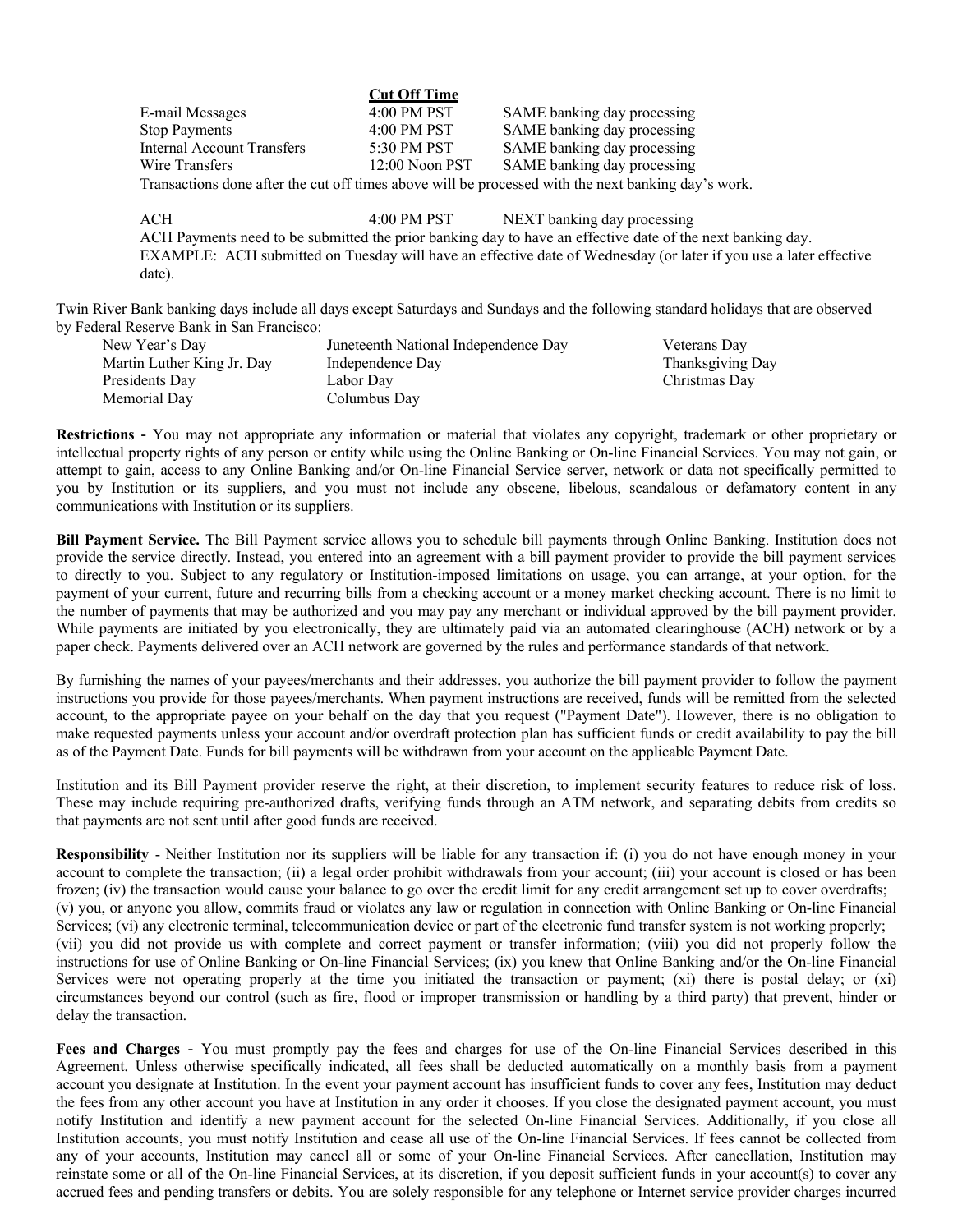when using the On-line Financial Services.

**Unauthorized Transactions – CONSUMER ACCOUNTS ONLY -** You should notify us immediately if you believe anyone has improperly obtained your PIN or if you suspect any fraudulent activity in your account(s). If your PIN has been compromised and you tell us within two (2) business days of discovering the loss or misappropriation, you can lose no more than \$50. If you do not tell us within the two (2) business day period, you could lose as much as \$500 if we could have stopped the use of your accounts had we received notice in a timely manner. You should contact us, or the bill payment provider, as applicable, as soon as you identify any errors or discrepancies in your statement or transaction record, or if you need any information about a transaction listed on the statement or transaction record. We must hear from you no later than sixty (60) days after we have sent the first statement on which the problem or error appeared (If you notify us verbally, we may require that you send us your complaint or question in writing or electronically within ten (10) business days). If you fail to notify us within the sixty (60) day period, you may not recover any of the money you lost if we can establish that the loss could have been avoided had you notified us on time. We may extend these time periods for good reasons such as out-of-town travel or extended hospital stays.

When you report a problem or discrepancy, please: (i) tell us your name and account number; (ii) describe the error or the transaction you are unsure about, and explain why you believe it is in error or what additional information you need; and (iii) tell us the dollar amount of any suspected error. Generally speaking, we will tell you the results of our investigation within ten (10) business days, or twenty (20) business days in the case of point of sale or international transactions, after we hear from you. However, we may take up to forty-five (45) days, or ninety (90) days in the case of point of sale or international transactions, to investigate your complaint or question. In this case, we may provisionally credit your account so that you have use of the money during the time it takes us to complete our investigation. If you fail to provide your complaint or question in writing within ten (10) business days of a request from us to do so, we reserve the right to not credit your account. If we confirm an error, we will correct your account record within ten (10) business days, or twenty (20) business days in the case of point of sale or international transaction. If we determine that there was no error, we will send you a written explanation within three (3) business days after we conclude our investigation and will debit any interim amounts credited to your account. You may request copies of any documents that we use in our investigation.

**Electronic Mail (E-mail)** - Sending E-mail is a very good way to communicate with Institution regarding your accounts or the Online Financial Services. However, your e-mail is actually sent via your own software and, as a result, is not secure. Because of this, you should not include confidential information, such as account numbers and balances in any e-mail to Institution. You cannot use email to initiate On-line Financial Service transactions. All such transactions must be initiated using the appropriate functions within the Online Banking site. Institution will not be liable for any errors, omissions, claims, or problems of any kind involving your e-mail.

**Disclosure of Information** - Information submitted to Institution or its suppliers is the property of those parties, and they are free to use and disclose that information, or any ideas, concepts, know-how or techniques contained in that information to any third party for any purpose whatsoever, except as specifically agreed by Institution or prohibited by law.

**Links to other Sites -** Information that Institution publishes on the World Wide Web may contain links to other sites and third parties may establish links to Institutions site. Institution makes no representations about any other web site that you may access to, from or through this site. Unless expressly stated in writing, Institution does not endorse the products or services offered by any company or person linked to this site nor is Institution responsible for any software or the content of any information published on the site of any third party. You should take precautions when downloading files from sites to protect your computer software and data from viruses and other destructive programs.

**Virus Protection** - Institution is not responsible for any electronic virus that you may encounter using the On-line Financial Services. We encourage you to routinely scan your computer and diskettes using reliable virus protection product to detect and remove viruses. If undetected and unrepaired, a virus can corrupt and destroy your programs, files and hardware.

**Damages and Warranties** - In addition to the terms previously disclosed, Institution is not responsible for any losses, errors, injuries, expenses, claims, attorneys fees, interest or other damages, whether direct, indirect, special, punitive, incidental or consequential, (collectively, "Losses") caused by Online Banking or the use of the On-line Financial Services or in any way arising out of the installation, use or maintenance of your personal computer hardware or software, including any software provided by Institution or one of its suppliers. In addition, Institution disclaims any responsibility for any electronic virus(es) Customer may encounter after installation of such software or use of Online Banking or the On-line Financial Services. Without limiting the foregoing, neither Institution nor its suppliers shall be liable for any: (i) failure to perform or any Losses arising out of an event or condition beyond their reasonable control, including but not limited to communications breakdown or interruption, acts of God or labor disputes; or (ii) the loss, confidentiality or security of any data while in transit via the Internet, communication lines, postal system or ACH network. Institution and its suppliers provide Online Banking and the On-line Financial Services from their own sites and they make no representation or warranty that any information, material or functions included in Online Banking or the On-line Financial Services are appropriate for use by you in your jurisdiction. If you choose to use Online Banking and/or the On-line Financial Services, you do so on your own initiative and are solely responsible for compliance with applicable local laws and regulations. Neither Institution nor its suppliers warrant the adequacy, accuracy or completeness of any information provided as a part of Online Banking, the On-line Financial Services, or contained in any third party sites linked to or from Institutions web site. INSTITUTION MAKES NO REPRESENTATIONS OR WARRANTIES REGARDING THE ACCURACY, FUNCTIONALITY OR PERFORMANCE OF ONLINE BANKING, ON-LINE FINANCIAL SERVICES, OR ANY SOFTWARE THAT MAY BE USED IN CONNECTION